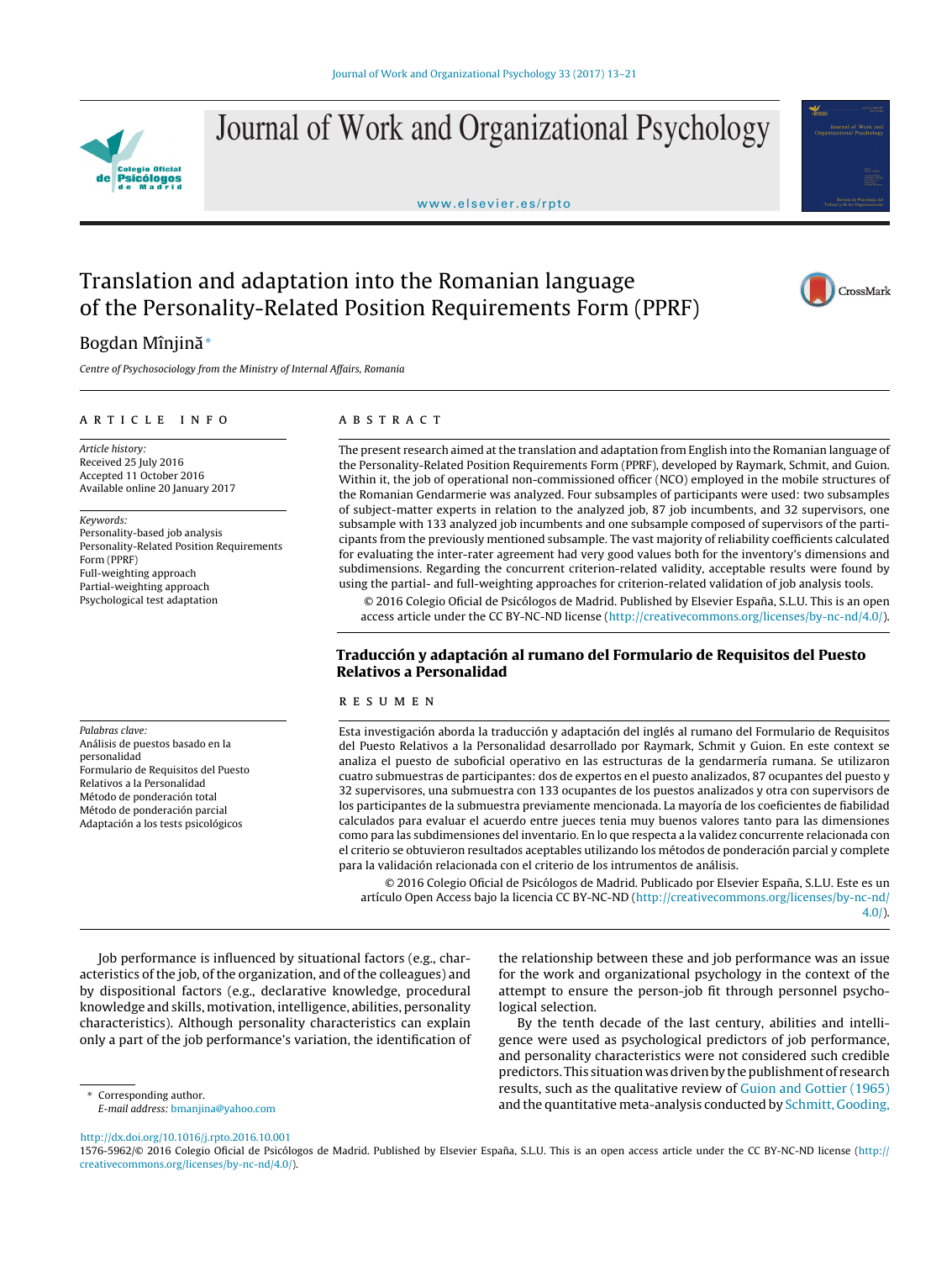[Noe,](#page-8-0) [and](#page-8-0) [Kirsch](#page-8-0) [\(1984\),](#page-8-0) after which the general conclusion drawn was that personality tests have no predictive validity suitable for their use in personnel selection ([Hurtz](#page-8-0) [&](#page-8-0) [Donovan,](#page-8-0) [2000\).](#page-8-0) The explanation proposed by some researchers for the above conclusion was that the true predictive validity of personality was hidden by a lack of a common approach to the organization of personality traits used as predictors (idem).

An exception to the situation described above is related to emotional stability, a personality characteristic considered by specialists particularly needed for working in high-stress jobs. "Personality measures have long been used as a screening test for detection of potential emotional instability or maladjustment in sensitive, high-stress or high-security jobs", such as those of the police officers or military personnel [\(Kanfer,](#page-8-0) [Ackerman,](#page-8-0) [Murtha,](#page-8-0) [&](#page-8-0) [Goff,](#page-8-0) [1995\).](#page-8-0)

Since the tenth decade of the last century, with the increasing confidence in the robustness of the Five-Factor Model of personality (FFM), researchers have adopted this model in research regarding psychological selection of the personnel ([Hurtz](#page-8-0) [&](#page-8-0) [Donovan,](#page-8-0) [2000\).](#page-8-0) The result of this research trend was the demonstration of the relationship between personality traits and job performance in several singular research and meta-analyses (e.g., [Barrick](#page-8-0) [&](#page-8-0) [Mount,](#page-8-0) [1991;](#page-8-0) [Barrick,](#page-8-0) [Mount,](#page-8-0) [&](#page-8-0) [Judge,](#page-8-0) [2001;](#page-8-0) [Mount,](#page-8-0) [Barrick,](#page-8-0) [&](#page-8-0) [Stewart,](#page-8-0) [1998;](#page-8-0) [Hurtz](#page-8-0) [&](#page-8-0) [Donovan,](#page-8-0) [2000;](#page-8-0) [Rothmann](#page-8-0) [&](#page-8-0) [Coetzer,](#page-8-0) [2003;](#page-8-0) [Salgado,](#page-8-0) [1997;](#page-8-0) [Salgado,](#page-8-0) [2003;](#page-8-0) [Tett,](#page-8-0) [Jackson,](#page-8-0) [&](#page-8-0) [Rothstein,](#page-8-0) [1991\).](#page-8-0)

Meta-analyses have shown that two factors within the FFM, conscientiousness and emotional stability, have validities that generalize in the prediction of overall job performance [\(Barrick](#page-8-0) [&](#page-8-0) [Mount,](#page-8-0) [2005\).](#page-8-0) Most meta-analyses conducted indicated that the conscientiousness factor is more strongly related to overall job performance than emotional stability factor [\(Barrick](#page-8-0) et [al.,](#page-8-0) [2001\).](#page-8-0) Conscientiousness has been identified as one of the best predictors of job performance in the United States and Europe in the research conducted by [Barrick](#page-8-0) [and](#page-8-0) [Mount](#page-8-0) [\(1991\)](#page-8-0) and in that of [Salgado](#page-8-0) [\(1997\)](#page-8-0) [\(Rothmann](#page-8-0) [&](#page-8-0) [Coetzer,](#page-8-0) [2003\).](#page-8-0) The other three factors of the FFM (agreeableness, openness to experience, and extraversion) do not predict overall job performance but success in particular jobs or related with specific criteria [\(Barrick](#page-8-0) et [al.,](#page-8-0) [2001\).](#page-8-0)

The demonstration of the relationship between personality and job performance stimulated the interest of many researchers for the development of job analysis tools designed to identify the personality dimensions that predict performance in specific jobs. [Raymark,](#page-8-0) [Schmit,](#page-8-0) [and](#page-8-0) [Guion](#page-8-0) [\(1994\)](#page-8-0) have developed such a personality-based job analysis tool–Personality-Related Position Requirements Form (PPRF). They conducted a study which included the collection of 260 descriptors of different jobs to determine whether this tool could reliably differentiate these, and they found such evidence ([Raymark](#page-8-0) et [al.,](#page-8-0) [1994\).](#page-8-0)

Little research has been conducted for determining the psychometric properties of personality-based job analysis tools, especially regarding the determination of their validity, like those of [Hogan](#page-8-0) [and](#page-8-0) [Holland](#page-8-0) (2002), Meyer, [Foster,](#page-8-0) and Anderson [\(2006\),](#page-8-0) and [Meyer](#page-8-0) [and](#page-8-0) [Foster](#page-8-0) [\(2007\).](#page-8-0) There is a very important difference between personality measures and personality-based job analysis tools from the point of view of their subject: personality measures assess the person and personality-based job analysis tools assess the job. The determination of criterion validity of a personality-based job analysis tool has its specificity because the relationship between the results of such a tool and the performance criteria in a specific job cannot be directly assessed. [Meyer](#page-8-0) et [al.](#page-8-0) [\(2006\)](#page-8-0) argue that, for the validation of a personality-based job analysis tool, the results obtained at it must be interjected in the relation between a personality measure's results and job performance. According to the previously mentioned authors "one way of doing so may be by

weighting the HPI (an FFM personality measure) results based on the results of the PIC (Performance Improvement Characteristics a FFM personality-based job analysis inventory) (e.g., placing more weight on those HPI scales that were deemed most important in job analysis as PIC scales)".

Research by [Meyer](#page-8-0) et [al.](#page-8-0) [\(2006\)](#page-8-0) had as objective the predictive validation of PIC. The meta-analytic results obtained by using an algorithm created for this goal indicated that performance was significantly predicted by the partial-weighted predictors ( $\rho$  = .24) and that "performance in a given job was better predicted when the predictor (HPI) was weighted according to job analysis data (obtained through the use of PIC) from that job than when weighted by job analysis data from another job" (in the latter case,  $\rho$  = .07). The algorithm implied that within each study (job), the PIC scales were rank-ordered based on the importance ratings provided by the PIC: the highest ranked PIC scale was given a weight of "3", the second highest a "2", the third highest a "1", and the remaining four PIC scales were weighted "0", thereby eliminating them from the subsequent analyses.

[Meyer](#page-8-0) [and](#page-8-0) [Foster](#page-8-0) [\(2007\)](#page-8-0) examined the utility of three approaches to validate the PIC:

- Partial-weighting which use the same algorithm created by [Meyer](#page-8-0) et [al.](#page-8-0) [\(2006\).](#page-8-0)
- Full-weighting-"the percentage of total possible for each PIC scale is calculated. Then, each individual's HPI scores are multiplied by these PIC percentages to arrive at weighted scale scores. The seven weighted predictor (HPI) scales were then summed and correlated with performance".
- Profile similarity–"employs a metric of similarity between predictor (HPI) scores and PIC scores, sometimes referred to as a profile correlation index (PCI: [Timmerman,](#page-8-0) [1996\)"](#page-8-0).

Meta-analyses were computed for each of the three weighting approaches in the afore-mentioned study and among the findings were the following: profile correlation indexes were predictive of performance ( $\rho$ =.21), performance was predicted by the fullweighted predictors ( $\rho$ =.12), and the 90% confidence interval did not include .00, but the magnitude of the estimated parameter is not substantial; performance was significantly predicted by the partial-weighted predictors ( $\rho$  = .21).

Full- and partial-weighting approaches have been utilized for the concurrent validation of the Romanian PPRF version.

#### **The Present Study**

The present research aimed to translate and adapt the personality-based job analysis tool, the Personality-Related Position Requirements Form (PPRF), developed by [Raymark](#page-8-0) et [al.](#page-8-0) [\(1994\),](#page-8-0) in compliance with the international best and newest methodological guidelines in the adaptation of the psychological tests field (e.g., [ITC,](#page-8-0) [2005;](#page-8-0) Muñiz [&](#page-8-0) [Bartram,](#page-8-0) [2007;](#page-8-0) [Van](#page-8-0) [de](#page-8-0) [Vijver](#page-8-0) & [Hambleton,](#page-8-0) [1996\).](#page-8-0) A secondary objective was the development of the ideal personality profile of the operational non-commissioned officer (henceforth, NCO) serving in the mobile structures of the Romanian Gendarmerie, which include the personality dimensions and subdimensions necessary for the effective job performance, along with their related development levels.

#### **Method**

#### Ethical Statement

The informed consent was obtained from all the participants in the research. To this end, each participant completed the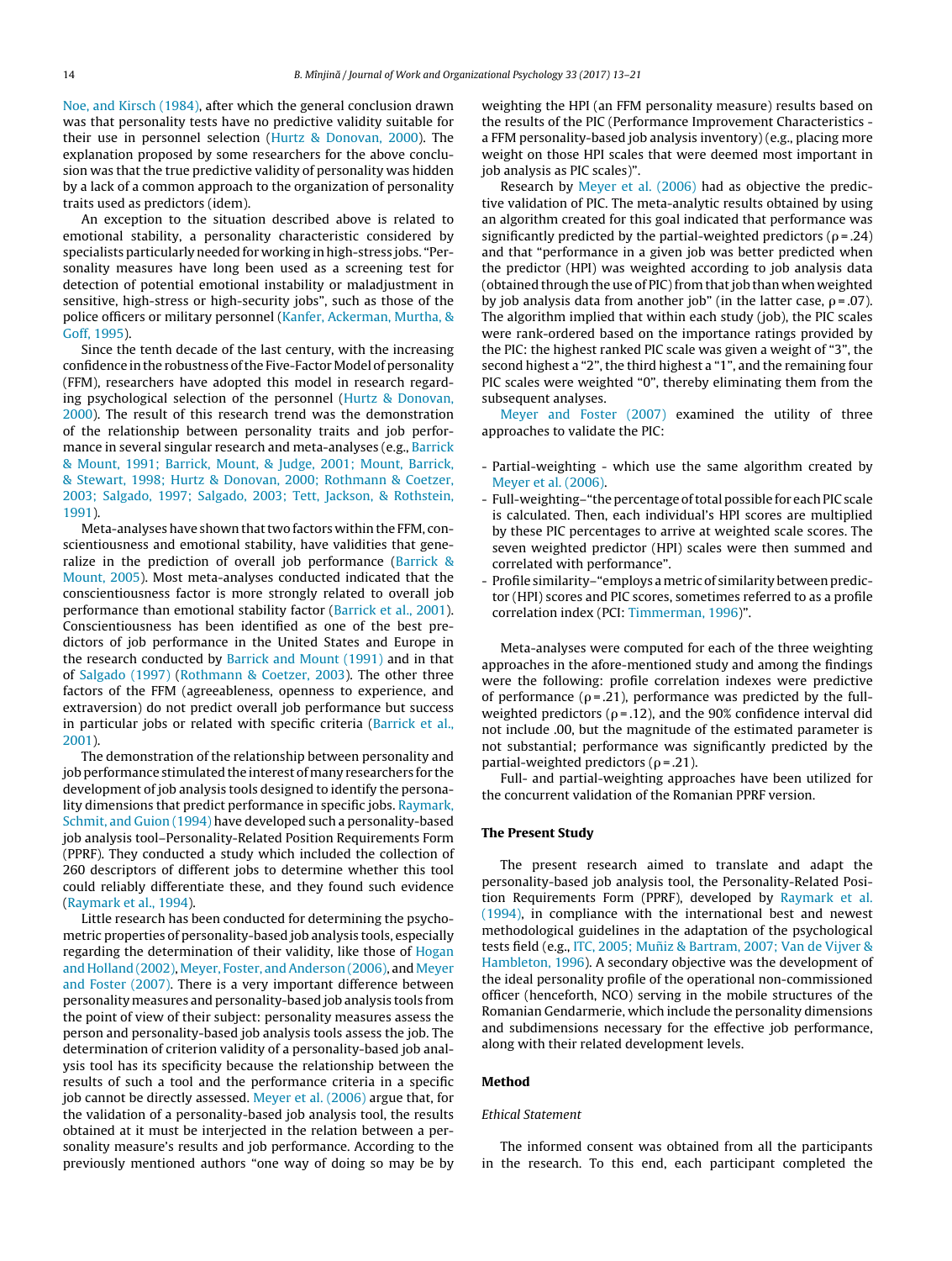suitable informed consent form. Any information that may help to the identification of the participants has not been and will not be made public and/or disclosed to third parties, from inside or outside of the Ministry of Internal Affairs of Romania.

#### Participants

The research sample consisted of four subsamples of participants:

- Two subsamples of subject-matter experts–one analyzed job incumbent subsample, with 87 participants, and one subsample composed by supervisors of the analyzed job incumbents, with 32 participants (most of them immediate supervisors–93.75%, 30 participants). The participants included in the two subsamples had at least 5 years of service in the previously mentioned jobs and are rated at least very well at the yearly job performance appraisal over the last three years. They completed the PPRF inventory that was translated and adapted in the Romanian language to analyze the target job of the present research.
- One subsample with analyzed job incumbents, with 133 participants who completed the CP5F personality questionnaire. The characteristics of the participants included in this subsample were as follows: 131 men and 2 women; the average age in years –36.6 years–, standard deviation –6.29 years–, minimum age –24 years–, maximum age –51 years–, the average length of service in the analyzed job in years –11.12 years–, standard deviation –5.38 years–, minimum age –2 years–, and maximum age –25 years.

To generalize the research results to the whole groups of the operational NCOs employed in the mobile structures of the Romanian Gendarmerie and of the subject-matter experts (analyzed job incumbents and supervisors of them), it was attempted to ensure the statistical representativeness of the subsamples used, this goal being achieved through random selection of the participants included. Thus, initially, clusters sampling was carried out by selecting through the simple random selection technique a number of units (county inspectorates at national level and battalions of the Bucharest General Directorate of Gendarmerie) in the case of each of the subsamples, and finally at the level of the selected units it was again used simple random sampling to select participants in the research.

- One subsample of participants' supervisors fromthe subsample of the analyzed job incumbents. They completed a job performance appraisal form for each of their analyzed job incumbents.

#### The Analyzed Job

In the present research it was analyzed a job picked so to have a large number of incumbents in the Romanian Gendarmerie and to be important in terms of carrying out the missions of this institution: operational NCO employed in mobile structures. People employed in this job have an executive function, which implies carrying out missions in the field of public order and safety, such as:

- Ensuring public order at meetings and events (protests, marches, demonstrations, processions, picketing actions, promotional actions, commercial actions, cultural and artistic activities, sport activities, and religious and commemorative activities), taking place in public places and involving crowds of people.
- Intervention in and restoration of public order when it was disturbed by any action or forces that contravene the laws in force.
- Maintaining public order in touristic resorts.
- Actions to combat crime in markets, fairs, areas, and places with high criminal potential.
- Performing procedural acts at the request of magistrates and together with them ([mobile](#page-8-0) [structures,](#page-8-0) [n.d.\).](#page-8-0)

### Procedure

The job of operational NCO employed in the mobile structures of the Romanian Gendarmerie was analyzed by two subsamples of subject-matter experts (analyzed job incumbents and supervisors of them) through the use of the Romanian version of the PPRF. In order to establish the concurrent validation of that measure, the participants from the subsample of analyzed job incumbents responded to the CP5F questionnaire and their supervisors appraised their job performance for last six months.

#### Measurement Instruments

Personality-Related Position Requirements Form (PPRF). This inventory was developed by [Raymark](#page-8-0) et [al.](#page-8-0) [\(1994\)](#page-8-0) to identify the FFM personality dimensions and subdimensions required for the efficient performance in a specific job. The inventory contains 107 items intended to identify the level of 12 subdimensions (actually 11, because one of them, emotional stability, is a dimension) and 5 dimensions. Patrick H. Raymark, one of the inventory's authors, expressed explicitly the agreement to the author of the present study for the use of the PPRF for research purposes.

The inventory was translated from English into Romanian independently by two Romanian connoisseurs of the English language and then the first form of translation was created, which involved the agreement between the two translations. The reverse translation of this form from Romanian into English was performed independently by two specialists in English. The final form of the reverse translation was made, so there was an agreement between the two reverse translations. Finally, the original version of the inventory was compared with the final form of the reverse translation, on this occasion a good fit between them was noticed. The pilot administration of the translated inventory at the level of a group with 28 staff from the Ministry of Internal Affairs of Romania (NCOs and officers, serving in the Romanian Gendarmerie and in the Romanian Police) did not reveal the need to achieve substantial changes.

The scoring procedure for the PPRF items is the following:  $0 = not$ required,  $1$  = helpful, and  $2$  = essential.

Five-Factor Personality Questionnaire [Chestionarul de Personalitate cu Cinci Factori - CP5F]. This questionnaire was developed by [Albu](#page-8-0) [\(2008\)](#page-8-0) after the model of the Five-Factor Personality Inventory (FFPI) developed by [Hendriks](#page-8-0) [\(1997\).](#page-8-0) The CP5F questionnaire contains 130 items, and has the following scales: extraversion (23 items), agreeableness (24 items), conscientiousness (25 items), emotional stability (21 items), autonomy (22 items), and social desirability (15 items). Response options to questionnaire items are 1 (suits me very little), 2 (suits me less), 3 (suits me about half), 4 (suits me much), and 5 (suits me very much).

Job performance appraisal form. Through this form it was requested the appraisal by the supervisor of the analized job incumbent of the performance of at least six tasks, duties, and responsibilities listed in the job description, the most important and frequently performed. The rating scale used had six steps, ranging from 1 (exceptional) to 6 (inadequate). An overall job performance rating was calculated for each participant from the subsample of analyzed job incumbents by averaging the ratings of job performance indicators mentioned by their supervisors. The appraisal had to be made for a period of the last six months,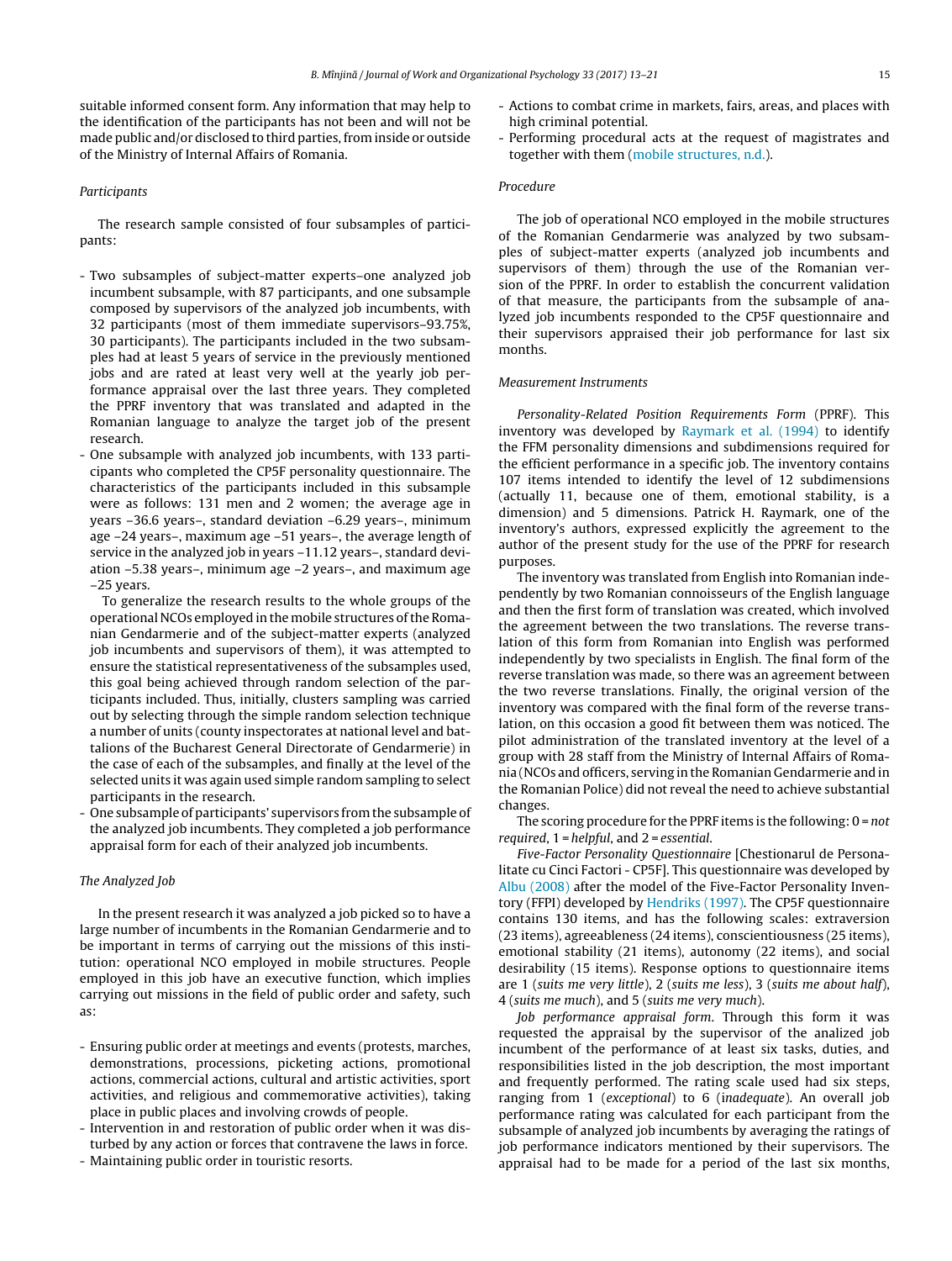# **Table 1**

Descriptive Statistics of the PPRF Scores from the Total Subsample and from the Subsamples of Experts.

| PPRF dimensions and subdimensions          |      | Number of participants |      | Mean |      | Standard deviation |      |      |      |
|--------------------------------------------|------|------------------------|------|------|------|--------------------|------|------|------|
|                                            | $1*$ | $2^*$                  | $3*$ |      | 2    | 3                  |      | 2    | 3    |
| Surgency                                   | 119  | 87                     | 32   | 0.98 | 1.04 | 0.78               | 0.40 | 0.38 | 0.39 |
| General leadership                         | 119  | 87                     | 32   | 1.04 | 1.12 | 0.82               | 0.50 | 0.48 | 0.51 |
| Interest in negotiation                    | 119  | 87                     | 32   | 0.85 | 0.94 | 0.65               | 0.54 | 0.55 | 0.48 |
| Ambition                                   | 119  | 87                     | 32   | 1.04 | 1.09 | 0.89               | 0.50 | 0.51 | 0.44 |
| Agreeableness                              | 119  | 87                     | 32   | 1.19 | 1.24 | 1.04               | 0.38 | 0.36 | 0.40 |
| Friendly disposition                       | 119  | 87                     | 32   | 0.91 | 0.95 | 0.80               | 0.50 | 0.51 | 0.46 |
| Sensitivity to interest of others          | 119  | 87                     | 32   | 1.13 | 1.19 | 0.97               | 0.54 | 0.53 | 0.52 |
| Cooperative or collaborative work tendency | 119  | 87                     | 32   | 1.52 | 1.58 | 1.36               | 0.40 | 0.37 | 0.44 |
| Conscientiousness                          | 119  | 87                     | 32   | 1.42 | 1.46 | 1.32               | 0.30 | 0.32 | 0.36 |
| General trustworthiness                    | 119  | 87                     | 32   | 1.23 | 1.28 | 1.12               | 0.37 | 0.34 | 0.42 |
| Adherence to a work ethic                  | 119  | 87                     | 32   | 1.53 | 1.57 | 1.43               | 0.36 | 0.36 | 0.34 |
| Thoroughness and attentiveness to details  | 119  | 87                     | 32   | 1.50 | 1.53 | 1.40               | 0.52 | 0.51 | 0.54 |
| <b>Emotional Stability</b>                 | 119  | 87                     | 32   | 1.77 | 1.78 | 1.74               | 0.38 | 0.37 | 0.43 |
| Intellectance                              | 119  | 87                     | 32   | 1.19 | 1.26 | 1.03               | 0.44 | 0.42 | 0.45 |
| Desire to generate ideas                   | 119  | 87                     | 32   | 0.83 | 0.86 | 0.72               | 0.51 | 0.52 | 0.46 |
| Tendency to think things through           | 119  | 87                     | 32   | 1.56 | 1.65 | 1.34               | 0.47 | 0.42 | 0.54 |

Note. 1\*: total subsample of experts, 2\*: job incumbent expert, 3\*: supervisor expert.

completed when it was done. To lower the possibility of results' distortion by many existing appraisal biases, a briefing was written in which various such items that may occur in the appraisal process were presented.

#### **Results**

#### Results Obtained in the PPRF

The results obtained by [Raymark](#page-8-0) et [al.](#page-8-0) [\(1994\)](#page-8-0) using an approach related to the comparative judgment law of Thurstone in applying the case V indicated that certain items must have a coefficient of 2 to take account of their importance to their dimensions (or subdimen-sions)[\(Touzé](#page-8-0) [&](#page-8-0) [Steiner,](#page-8-0) [2002\).](#page-8-0) Therefore, the scoring method of the inventory's items, presented by [Raymark](#page-8-0) et [al.](#page-8-0) [\(1994\),](#page-8-0) requires the multiplication by 2 of these items' scores (those more important for their subdimensions). Also, in the calculation of the PPRF subdimensions' mean scores, the divisor is equal to the number of items not multiplied by 2 plus twice the number of items which have to be multiplied by 2. All mean scores of the PPRF dimensions and subdimensions presented have been calculated in the above specified manner.

The mean scores of the PPRF dimensions and subdimensions and other descriptive statistics from the total subsample of subjectmatter experts and from the subsamples of experts are presented in Table 1.

Student's t-tests for independent samples were calculated to compare the mean scores of the five PPRF dimensions from the level of the analyzed job incumbent experts and from the level of the supervisor of the analyzed job incumbent experts, thus the following statistically significantly differences being identified, all indicating higher ratings of the job incumbent experts in relation to those of the supervisor experts: in the case of surgency, between the scores of job incumbent experts  $(M = 1.04, SD = 0.38)$ and those of supervisor experts ( $M = 0.78$ ,  $SD = 0.39$ ),  $t(117) = 3.262$ ,  $p = .001$ ,  $d = 0.67$ ; in the case of agreeableness, between the scores of the job incumbent experts  $(M=1.24, SD=0.36)$  and those of the supervisor experts ( $M = 1.04$ ,  $SD = 0.40$ ),  $t(117) = 2.590$ ,  $p = .011$ ,  $d = 0.52$ ; in the case of conscientiousness, between the scores of the job incumbent experts  $(M = 1.46, SD = 0.32)$  and those of the supervisor experts ( $M = 1.32$ ,  $SD = 0.36$ ),  $t(117) = 2.076$ ,  $p = .040$ ,  $d = 0.41$ ; and in the case of intellectance, between the scores of the job incumbent experts ( $M = 1.26$ ,  $SD = 0.42$ ) and those of the

supervisor experts  $(M = 1.03, SD = 0.45)$ ,  $t(117) = 2.544, p = 012$ ,  $d = 0.52$ . The results obtained for the emotional stability dimension indicates that there is not a statistically significant difference between the ratings' level of this dimension necessary for the efficient performance in the analyzed job at the level of job incumbent experts ( $M = 1.78$ ,  $SD = 0.37$ ) and the same type of ratings conducted at the supervisor experts' level ( $M = 1.74$ ,  $SD = 0.43$ ),  $t(117) = 0.523$ ,  $p = .602$ . The agreement of ratings between the two categories of experts probably highlights the importance of the emotional stability dimension for the efficient performance in the analyzed job.

Also, Student's t-tests for independent samples were calculated to compare the mean scores of the PPRF subdimensions from the analyzed job incumbent experts' level and from that of the supervisors of the analyzed job incumbent experts. Statistically significant differences were identified in the following cases, all indicating higher ratings of the job incumbent experts in relation to those of the supervisor experts: in the case of general leadership, between the scores of the job incumbent experts  $(M = 1.12)$ ,  $SD = 0.48$ ) and those of the supervisor experts (M = 0.82,  $SD = 0.51$ ),  $t(117) = 3.020$ ,  $p = .003$ ,  $d = 0.60$ ; in the case of interest for negotiation, between the scores of the job incumbent experts  $(M=0.94,$  $SD = 0.55$ ) and those of the supervisor experts ( $M = .65$ ,  $SD = 0.48$ ),  $t(117) = 2.613$ ,  $p = .010$ ,  $d = 0.56$ ; in the case of sensitivity to interests of others, between the scores of the job incumbent experts  $(M = 1.19, SD = 0.53)$  and those of the supervisor experts  $(M = 0.97,$  $SD = 0.52$ ),  $t(117) = 2.068$ ,  $p = .041$ ,  $d = 0.41$ ; in the case of cooperative or collaborative work tendency, between the scores of the job incumbent experts ( $M = 1.58$ ,  $SD = 0.37$ ) and those of the supervisor experts ( $M = 1.36$ ,  $SD = 0.44$ ),  $t(117) = 2.733$ ,  $p = .007$ ,  $d = 0.54$ ; in the case of general credibility, between the scores of the job incumbent experts ( $M = 1.28$ ,  $SD = .34$ ) and those of the supervisor experts ( $M = 1.12$ ,  $SD = 0.42$ ),  $t(117) = 2.036$ ,  $p = .044$ ,  $d = 0.42$ ; in the case of tendency to think things through, between the scores of the job incumbent experts ( $M = 1.65$ ,  $SD = 0.42$ ) and those of the supervisor experts ( $M = 1.34$ ,  $SD = 0.54$ ),  $t(117) = 3.235$ ,  $p = .002$ ,  $d = 0.64$ . The results obtained in the cases of the subdimensions ambition, friendly disposition, adherence to work ethics, thoroughness and attentiveness to details, and desire to generate ideas indicated that there is not a statistically significant difference between the ratings' values of these subdimensions necessary for the efficient performance in the analyzed job at the job incumbent experts' level and at the supervisor experts'.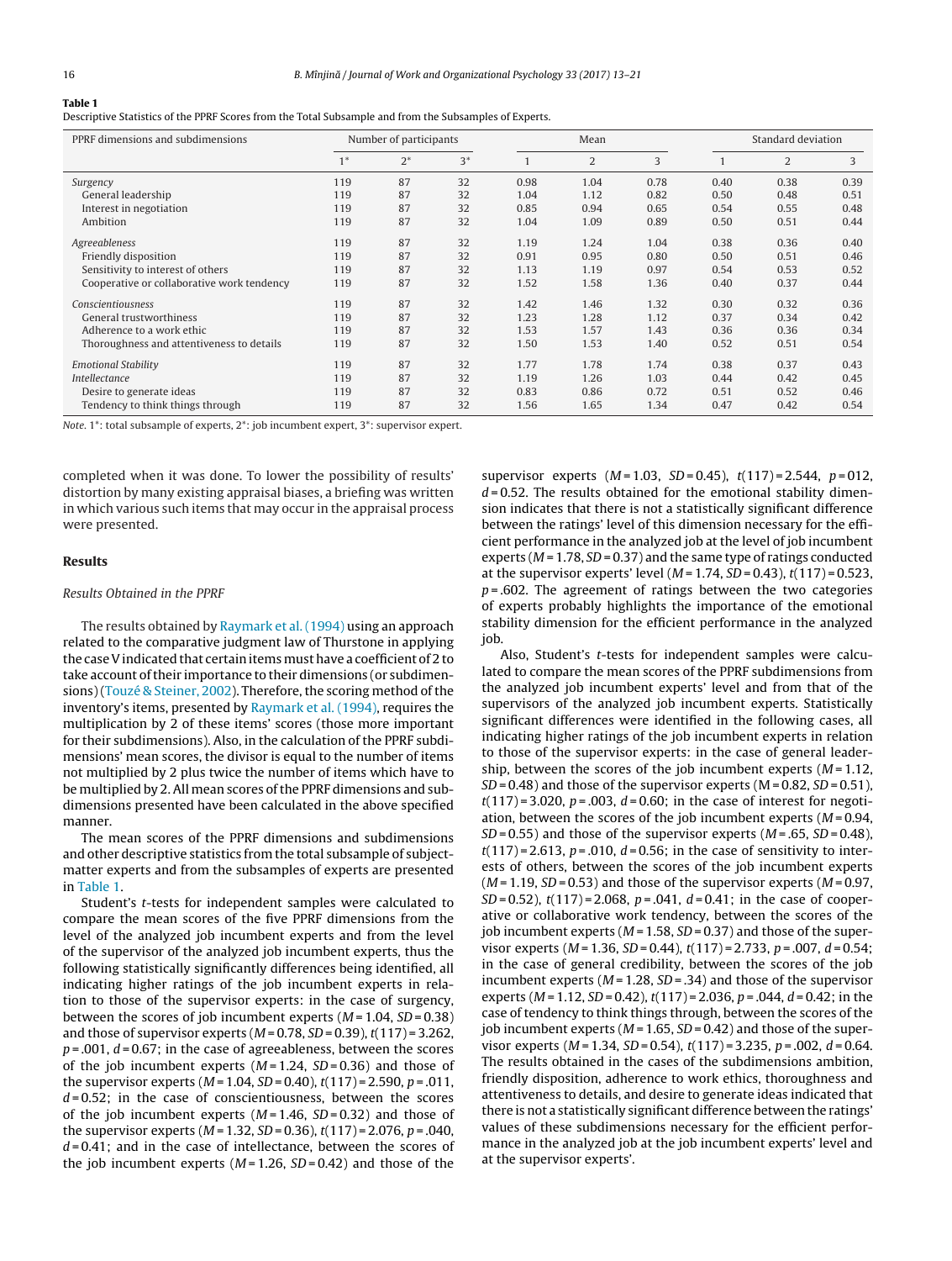Autonomy 133 78.05 78.00 7.24 51 94

| escriptive Statistics of Raw Scores Obtained with the CP5F Questionnaire by the Participants from the Job Analyzed Incumbents' Subsample. |                        |       |        |                    |         |         |
|-------------------------------------------------------------------------------------------------------------------------------------------|------------------------|-------|--------|--------------------|---------|---------|
| CP5F dimension                                                                                                                            | Number of participants | Mean  | Median | Standard deviation | Minimum | Maximum |
| Extraversion                                                                                                                              | 133                    | 91.44 | 92.00  | 10.55              | 60      | 114     |
| Conscientiousness                                                                                                                         | 133                    | 109.2 | 110.00 | 10.00              | 67      | 125     |
| Agreeableness                                                                                                                             | 133                    | 98.85 | 98.00  | 9.088              | 69      | 120     |
| Emotional stability                                                                                                                       | 133                    | 93.70 | 96.00  | 8.03               | 68      | 105     |

#### **Table 2**

#### Results Obtained with the CP5F Questionnaire

The descriptive statistics calculated using responses to CP5F items of participants from the analyzed job incumbents' subsample is presented in Table 2.

#### Results Obtained with the Job Performance Appraisal Form

The technique of job appraisal by the supervisors of the analyzed job incumbents was used to appraise the criterion used for the validation of the PPRF translated and adapted into Romanian language. The appraisal form designed to capture the job performance criterion has enabled each supervisor to specify a maximum of 10 professional performance indicators that capture the tasks, duties, and responsibilities listed in the job description, with the greatest importance for the successful performance on the job and with the great frequency of execution. Through the previously mentioned way it was tried to ensure the relevance of the criterion and to avoid its deficiency, anticipating that, the essential performance indicators for the performance in the analyzed job–that probably are best known by supervisors–would be assessed. The number of indicators used by supervisors ranged from six (used in 43.6% of the forms) to 10 (7 indicators were used in 3% of the forms, 8 in 18%, and 10 in 35.3%).

Since the use of an instrument with variable number of items may represent a factor that bias the measurement, the existence of such a bias was tried to be identified.

Student's t-test for independent sample results revealed no statistically significant difference between the means of the job appraisal ratings of the analyzed job incumbent participants for whom six professional performance indicators were mentioned  $(M = 2.20, SD = 0.45)$  and the means of the job appraisal ratings of the analyzed job incumbent participants for whom seven or more indicators were mentioned ( $M = 2.30$ ,  $SD = 0.20$ ),  $t(74, 73) = -1.527$ ,  $p = .131$ . After calculation of the Mann-Whitney's U test, it was determined that the median of the ratings of the participants for whom six performance indicators were mentioned (2.16) is significantly lower than the median of ratings of the participants for whom seven or more indicators were mentioned  $(2.25)$ ,  $U = 1652$ ,  $p = 0.017$ ,  $r = 0.206$ . The distributions of the two variables, the scores of the participants for whom six indicators of professional performance were specified ( $W = .953$ ,  $p = .025$ ) and the scores of the participants for whom seven or more indicators were specified  $(W = .958, p = .014)$ , are not normal.

Also, the study tried to identify the differences between the means of ratings based on the first six performance indicators and the means of ratings based on all professional performance indicators mentioned at the level of participants evaluated based on more than six indicators of job performance. To this end, the paired samples t-test was calculated, resulting in the identification of a statistically significant difference between the means of ratings where only the first six indicators mentioned by supervisors were taken into account ( $M = 2.35$ ,  $SD = .28$ ) and in the case of using all professional performance indicators mentioned  $(M=2.30, SD=0.20)$ ,  $t(74) = 2.56$ ,  $p = .012$ ,  $d = 0.20$ .

Based on the previously mentioned results, it was concluded that there were indices of a bias influence in the case of ratings conducted based on a variable number of indicators of job performance. Therefore, to ensure criterion measurement's accuracy the retaining of a constant number of indicators is justified (i.e., in the case of the present research just of the first six professional performance indicators specified by supervisors). This measure was supported by the fact that at the level of the 133 appraisal forms filled by the supervisors of analyzed job incumbents the performance indicators were listed in descending order of importance and of the execution frequency of the tasks, the duties and the responsibilities surprised by them.

To compare the distributions of the ratings' means based on the first six performance indicators mentioned and of the ratings' means based on all professional performance indicators mentioned on the level of the total sub-sample of analyzed job incumbents, a paired samples t-test was calculated.Astatistically significantly difference was identified between the ratings' means of the analyzed job incumbents for whom only the first six indicators mentioned by supervisors were used ( $M = 2.287$ ,  $SD = 0.37$ ) and the ratings' means of the analyzed job incumbents for whom all professional performance indicators were used  $(M = 2.259, SD = 0.34)$ ,  $t(132) = 2.520$ ,  $p = 0.013$ ,  $d = 0.078$ . Note that although there is a statistically significant difference between the two kinds of means, the effect size value is very small, which means that the difference is unimportant from a practical point of view.

## Determination of Psychometric Properties of the PPRF Translated and Adapted to Romanian

Reliability. The present research aimed to determine the reliability of the PPRF translated and adapted to Romanian through inter-rater agreement estimation, the established way to determine the rating tools' reliability, one of these being the PPRF. This agreement was determined by two ways: the calculation of Cronbach's alpha coefficient for each PPRF dimension and subdimension and the calculation of intraclass correlation coefficient for each PPRF dimension and subdimension. In both cases, the raters were treated as items and various items contained in a scale were considered observations of these items.

The results obtained by calculating the two types of coefficients atthe level of PPRF dimensions and subdimensions using the participants' answers from the total subsample of experts are presented in [Table](#page-5-0) 3.

The values of inter-rater agreement indicators show a very good inter-rater agreement of the Romanian version of the PPRF at dimension level, with the exception of the values obtained for the emotional stability dimension that indicates a good agreement. Also, most of the calculated values indicate a very good inter-rater agreement of PPRF subdimensions. The exception, indicating a good level of agreement, is the sensitivity towards the interests of others subdimension for alpha coefficients, and in the case of the sensitivity to the interests of others and the thoroughness and attentiveness to details subdimensions for intraclass correlation coefficients.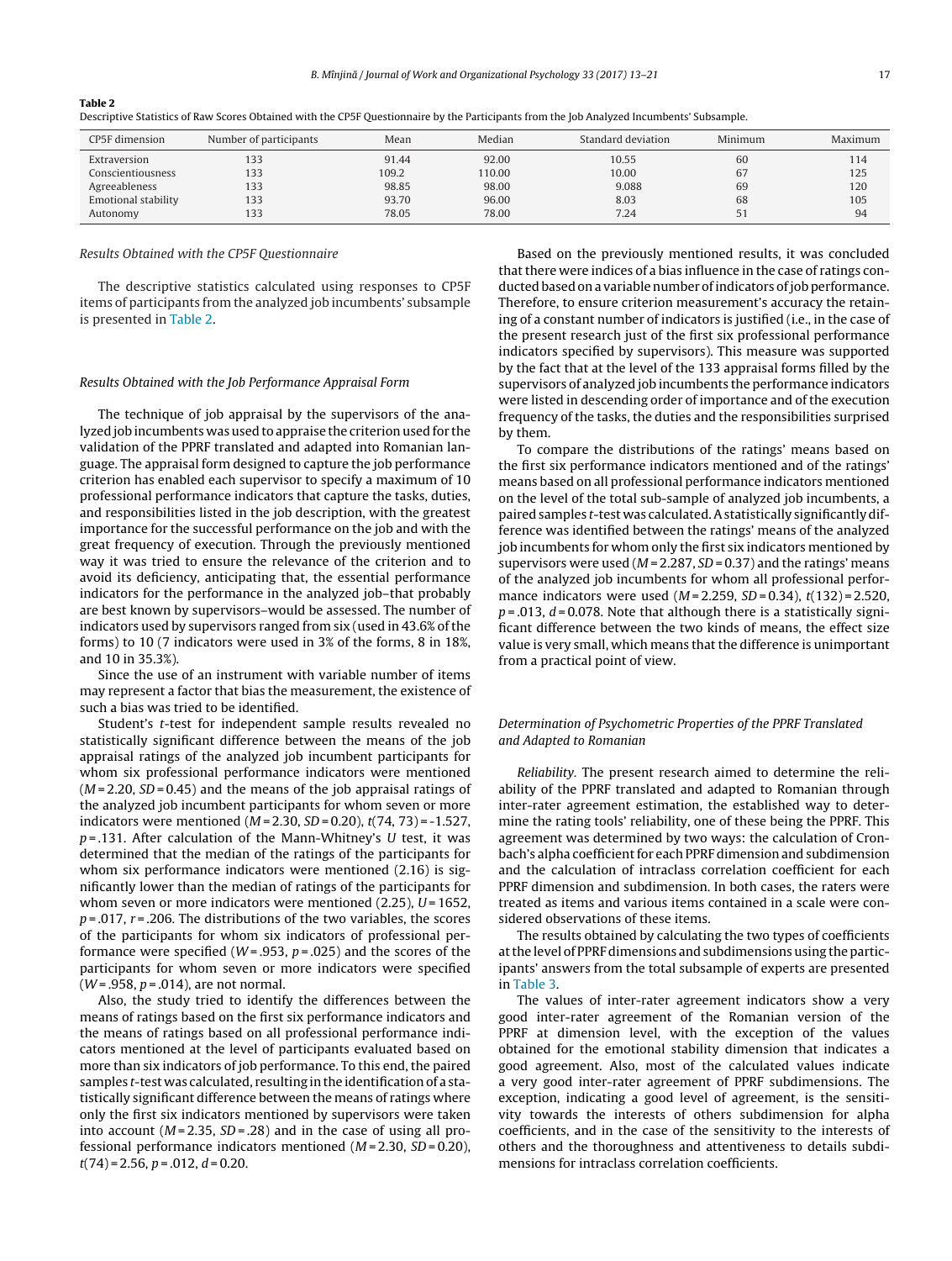<span id="page-5-0"></span>**Table 3**

Values of Inter-rater Agreement Indicators in the Cases of the PPRF Dimensions and Subdimensions at the Level of Total Subsample of Experts.

| PPRF dimension or subdimension             | Alpha coefficient value | Intraclass correlation coefficient value (result of F<br>test with true value $0/p$ -value) |
|--------------------------------------------|-------------------------|---------------------------------------------------------------------------------------------|
| Surgency                                   | .966                    | .955 (29.074/.00)                                                                           |
| General leadership                         | .977                    | .967 (44.587/.000)                                                                          |
| Interest in negotiation                    | .953                    | .933(21.464/000)                                                                            |
| Ambition                                   | .975                    | .964(40.701/000)                                                                            |
| Agreeableness                              | .973                    | .967 (37.767/.00)                                                                           |
| Friendly disposition                       | .975                    | .968 (41.459/.000)                                                                          |
| Sensitivity to interest of others          | .882                    | .851 (8.514/.000)                                                                           |
| Cooperative or collaborative work tendency | .968                    | .963 (32.754/.000)                                                                          |
| Conscientiousness                          | .985                    | .982(68.023/00)                                                                             |
| <b>General trustworthiness</b>             | .994                    | .993 (165.961/.000)                                                                         |
| Adherence to work ethic                    | .969                    | .967 (33.518/.000)                                                                          |
| Thoroughness and attentiveness to details  | .920                    | .897 (13.191/.000)                                                                          |
| <b>Emotional Stability</b>                 | .881                    | .839(9.002/00)                                                                              |
| <i>Intellectance</i>                       | .986                    | .980 (75.607/.00)                                                                           |
| Desire to generate ideas                   | .964                    | .947(28.137/00)                                                                             |
| Tendency to think things through           | .940                    | .915(17.711/00)                                                                             |
| Dimensions mean                            | .958                    | .944                                                                                        |
| Subdimensions mean                         | .949                    | .933                                                                                        |

Criterion validity. In the present research a concurrent validation of the Romanian version of the PPRF was pursued. The two approaches for criterion validation of the mentioned inventory were two of the three validation approaches of the job analysis tools addressed by [Meyer](#page-8-0) [and](#page-8-0) [Foster](#page-8-0) [\(2007\):](#page-8-0) full-weighting and partial-weighting. We proceeded in the following manner: a) mean scores obtained at the PPRF dimensions by participants included in the total subsample of subject-matter experts were converted into coefficients obtained through dividing of them with 2; b) full-weighted total scores were calculated by adding together the results of the multiplication between the coefficient for each PPRF dimension obtained by the aforementioned way and the scores of the corresponding CP5F scale (the full-weighted total score = PPRF Surgency coefficient x CP5F Extraversion scores + PPRF Agreeableness coefficient x CP5F Agreeableness scores + PPRF Conscientiousness coefficient x CP5F Conscientiousness scores + PPRF Emotional Stability coefficient x CP5F Emotional Stability scores + PPRF Intellectance coefficient x CP5F Autonomy scores); c) partial-weighted total scores were calculated by adding together the results of the multiplication between the coefficients of the three PPRF dimensions with the highest means calculated (Emotional Stability–3, Conscientiousness–2, Intellectance-1) and the scores of the CP5F correspondent scales (the partial-weighted total score = 3 x CP5F Emotional Stability scores + 2 x CP5F Conscientiousness scores + 1 x CP5F Autonomy scores).

For the actual concurrent validation, a Pearson correlation analysis was performed, along with a simple linear regression analysis, where the dependent variable was the ratings' mean of the first six indicators of job performance specified by supervisors of the analyzed job incumbents and the predictor variables were the full-weighted total score of the CP5F questionnaire, respectively the partial-weighted total score of the CP5F questionnaire. The following results were obtained:

1. When the full-weighted total score in the CP5F questionnaire was used as predictor variable, a negative correlation, statistically insignificant, was found between the full-weighted total score of the CP5F questionnaire and the ratings' mean of first six professional performance indicators specified  $(r = -1)$ .140,  $p = .109$ ), and the regression model predicted 1.9% of the variance. The model was not a good fit for the data  $(F=2.601,$  $p > .05$ ).

#### **Table 4**

Coefficients of the regression model with partial-weighted total score as predictor variable and the mean of first six professional performance indicators specified ratings as dependent variable.

|                              |          | Standard error of $B$ |  |
|------------------------------|----------|-----------------------|--|
| Constant                     | 3.311    | .415                  |  |
| Partial-weighted total score | $-0.002$ | .001                  |  |

2. When the partial-weighted total score of the CP5F questionnaire was used as predictor variable, a negative correlation, statistically significant, was found between the partial-weighted total score at the CP5F questionnaire and the ratings' mean of the first six professional performance indicators mentioned  $(r = -0.211,$  $p = 0.015$ ), and the regression model predicted 4.5% of the variance. The model was a good fit for the data ( $F = 6.122$ ,  $p < .05$ ). The coefficients of the regression model with the partial-weighted total score as the predictor variable and the mean of first six professional performance indicators specified ratings as dependent variable are presented in Table 4.

The second way to establish the criterion validity of the PPRF using the same approaches mentioned above, the full- and partial-weighting. Also, the same statistical analyses and the same variables were used, except that in the case of the two types of predictor variables (full and partial-weighted total scores) raw scores for each dimension of the CP5F questionnaire were divided with their number of items to eliminate their influence in the predictor total score. The inspiration for this division is originated in the research by [Foster,](#page-8-0) [Johnson,](#page-8-0) [and](#page-8-0) [Gaddis](#page-8-0) [\(2008\),](#page-8-0) who in the calculation of algorithms to predict the scores on specific competencies, determined to be critical for job success in jobs from the professionals job family through the use of the HPI personality measure, made adjustments (dividing the raw score of HPI predictor scale by its number of items) to account for the different number of items contributing to each HPI scale, since raw scores were used for each HPI predictor. The results obtained were the following:

1. When the full-weighted total score of the CP5F questionnaire with the relativization of the CP5F dimensions' scores was used as predictor variable, a statistically significant negative correlation was found between the full-weighted score of the CP5F questionnaire and the ratings' mean ofthe first six professional performance indicators specified ( $r = -202$ ,  $p = 020$ ), and the regression model predicted 4.1% of the variance. The model was a good fit for the data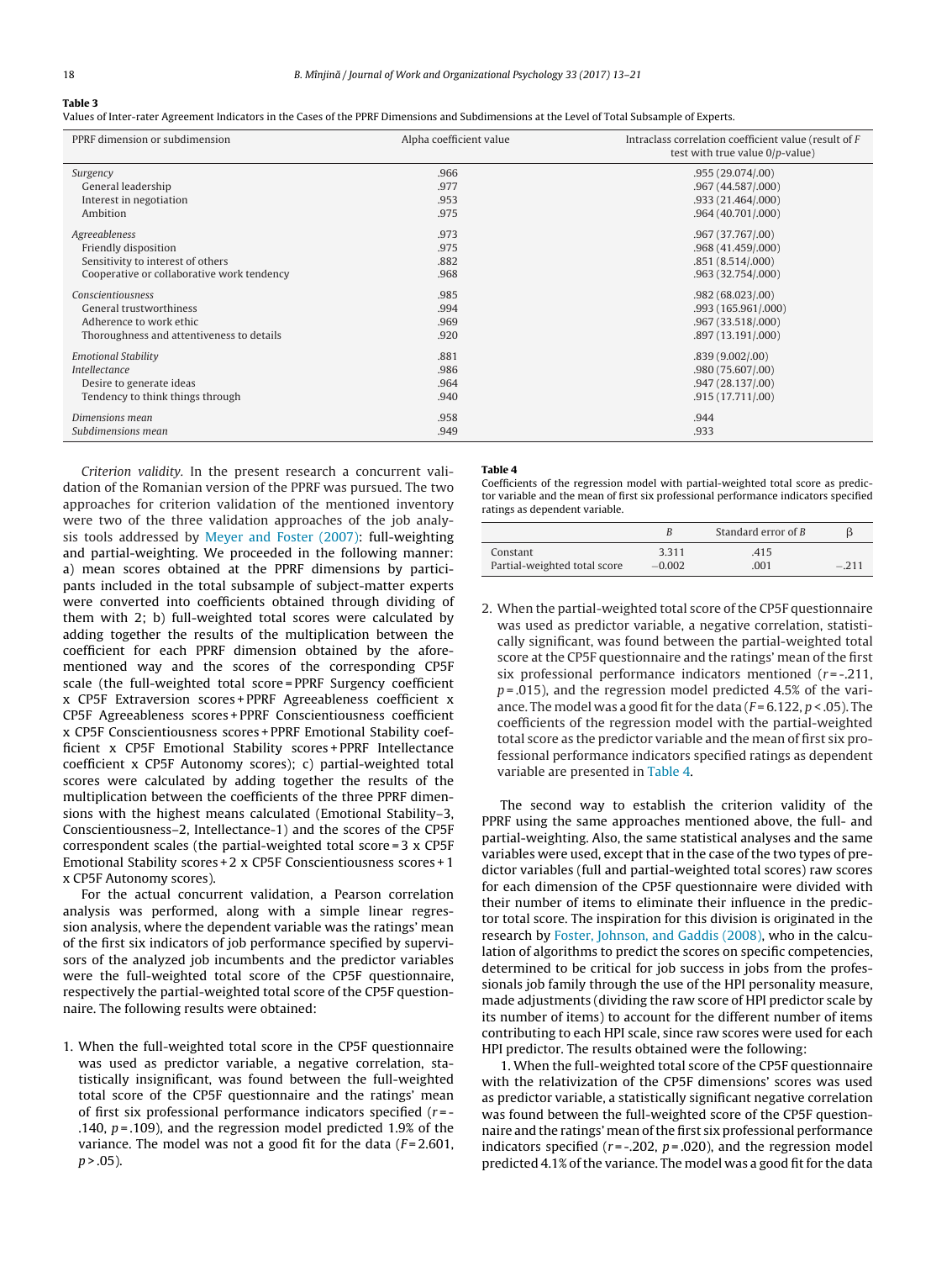#### **Table 5**

Coefficients of the Regression Model with Partial Weighted Total Score as Predictors Variable and the Mean of the First Si Professional Performance Indicators Specified as Depende Variable.

|                           | B        | Standard error of $B$ |         |
|---------------------------|----------|-----------------------|---------|
| Constant                  | 3.291    | .426                  |         |
| Full-weighted total score | $-0.037$ | .016                  | $-.202$ |

#### **Table 6**

Coefficients of the regression model with the partial-weighted total score with the relativization of the CP5F dimensions' scores as predictor variable and the ratings' mean of first six professional performance indicators specified as dependent variable.

|                              |          | Standard error of $B$ |        |
|------------------------------|----------|-----------------------|--------|
| Constant                     | 3.325    | .416                  |        |
| Partial-weighted total score | $-0.040$ | .016                  | $-214$ |

 $(F = 5.576, p < .05)$ . The coefficients of the regression model with the full-weighted total score with the relativization of the CP5F dimensions' scores as the predictor variable and the ratings' mean of first six professional performance indicators mentioned as dependent variable are presented in Table 5.

2. When the partial-weighted total score of the CP5F questionnaire with the relativization of the CP5F dimensions' scores was used as predictor variable, a statistically significant negative correlation was found between the CP5F partial-weighted total score and the ratings' mean of first six professional performance indicators specified ( $r = -0.214$ ,  $p = 0.013$ ), and the regression model predicted 4.6% of the variance. The model was a good fit for the data ( $F = 6.272$ ,  $p$  < .05). The coefficients of the regression model with the partialweighted total score with the relativization of the CP5F dimensions' scores as predictor variable and the ratings' mean of first six professional performance indicators specified as dependent variable are presented in Table 6.

When the mean of all the appraisals of the job performance indicators mentioned by supervisors was used as dependent variable and the full-weighted total score with or without the relativization ofthe CP5F dimensions' scores, respectively ofthe partial-weighted total score with or without the relativization of the CP5F dimensions' scores, were used as predictor variables no statistically significantly correlation coefficients were obtained, and the models were not a good fit for the data.

#### **Discussion**

The composition of the subject-matter experts' sample and its statistical representativeness are very important aspects for the job analysis' results. Regarding the first aspect, the literature review reveals that many researchers use for job analysis samples with mixed composition, job incumbents (top performers) and their supervisors. While job incumbents have a better knowledge of their job, their perception of it may be distorted by biases such as overvaluing the necessity of features valued by the society for an efficient job performance. Therefore, a look from the outside, of the supervisor, is likely to be less distorted by such biases but has the weakness of a less profound knowledge of the analyzed job. There is not a wide agreement among specialists on the ideal proportion of analyzed job incumbent experts and supervisor experts; for example, there were samples with 22.85% supervisor experts of the analyzed job incumbents from a total of 140 experts ([CSPB,](#page-8-0) [2003\)](#page-8-0) and 12.5% supervisor experts from a total of 80 experts [\(Touzé](#page-8-0) [&](#page-8-0) [Steiner,](#page-8-0) [2002\).](#page-8-0) Regarding the size and the statistical representativeness of the subject-matter experts' sample, the literature review points out that some specialists are not concerned with these issues. For example, [Foster,](#page-8-0) [Gaddis,](#page-8-0) and Hogan (2009) used between

8 and 23 experts (supervisors and high performing job incumbents) to analyze three jobs. Other specialists consider that the experts' sample must be statistically representative. McCormick and Jeanneret (1988, as cited by [Whetzel](#page-8-0) [&](#page-8-0) [Wheaton,](#page-8-0) [2007\)](#page-8-0) present a way of determining the number of job incumbent experts participating in job analysis depending on the total number of job incumbents. In the present research the formation of statistically representative subsamples of experts was attempted since such an approach is useful from a practical standpoint, the analysis results being able to be generalized with a high degree of confidence to the entire analyzed job incumbents group.

At the subject-matter experts' total subsample level the following decreasing hierarchy of the ratings' means of the personality dimensions' importance for the efficient performance of the operational NCO employed in mobile structures tasks was obtained: emotional stability (1.771), conscientiousness (1.420), intellectance (1.194), agreeableness (1.188), and surgency (0.978). The comparison of the dimension ratings' means from the levels of the two categories of experts (analyzed job incumbents and supervisors) revealed that in most cases the job incumbent experts did statistically significantly higher appraisals than the supervisor experts, a statistically insignificantly difference being identified only in the case of the emotional stability. About half of the subdimensions importance ratings' means given by job incumbent experts (in the cases of general leadership, interest to negotiation, sensitivity to interests of others, cooperative or collaborative work tendency, general credibility, and tendency to think things through) was significantly higher than the means of the same ratings carried out by supervisor experts.

The fact that the first two important dimensions for the efficient performance in the analyzed job, according to the participant experts, were emotional stability and conscientiousness was expected in terms of duties, tasks, and responsibilities of the analyzed job, and also given the fact that these two dimensions are positively correlated with job performance in almost all the jobs [\(Barrick](#page-8-0) et [al.,](#page-8-0) [2001\).](#page-8-0) It can be noted that the emotional stability dimension has a higher ratings' mean than conscientiousness, contrary to the situation revealed by several meta-analyses that indicated a stronger connection with the conscientiousness of overall job performance than that of emotional stability (idem), but accordingly with the opinion of specialists that in high-stress jobs emotional stability is particularly important. A third important dimension identified, intellectance, is quite surprising at first sight in terms of job analyzed tasks but the analysis of its component subdimensions' means help to explain the situation: the mean of the desire of generating ideas was 0.83 and the mean of the tendency to think things through was 1.56. A similar situation was presented by [Raymark](#page-8-0) et [al.](#page-8-0) [\(1994\)](#page-8-0) in the case of the fireman job but their means were lower than those calculated in the current research: the mean of the desire of generating ideas mean was 0.77 and the mean of the tendency to think things through was 1.20. For an operational NCO employed in mobile structures, the desire to generate ideas is not important to efficient performance in his job, but the tendency to think things through is important from the point of view of the consequences of the possible work errors: some work errors can increase the risk of physical integrity impairment and the risk of disciplinary or criminal punishment. In the case of the subdimension in question, the score at the total subsample's level was increased by the ratings' levels of the job incumbent experts, with a mean of 1.65, significantly higher than those of the supervisor experts, with a mean of 1.34.

A subdimension with a high level of development, which is not included within the first three PPRF dimensions rated as important for efficient performance in the analyzed job, is cooperative or collaborative work tendency, which had a ratings' mean of 1.52, much higher than the mean of the dimension in which is included,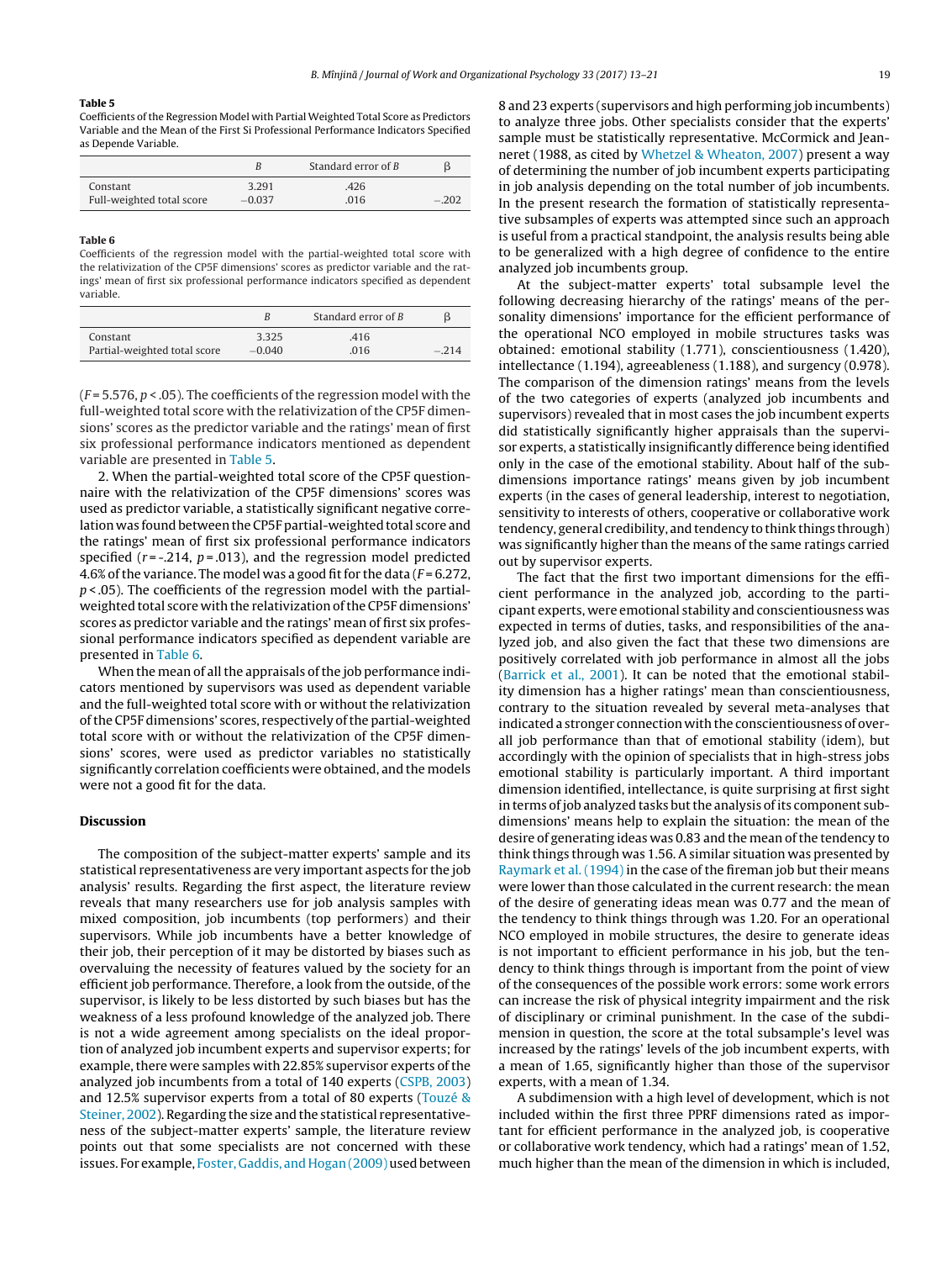agreeableness, 1.188. This result can be explained by the fact that the operational NCO employed in mobile structures job involves teamwork.

The values of the inter-rater agreement indicators show an excellent degree of agreement regarding the rating of the vast majority of dimensions (except for the agreement on the emotional stability dimension, which is good), for both types of indicators, Cronbach's alpha coefficient and the intraclass correlation coefficient. The mean value of the PPRF dimensions' alpha coefficients was .958, with values ranging from .881 (emotional stability) to .986 (intellectance). The mean value of the intraclass correlation coefficient of the PPRF dimensions was .944, with values ranging from .839 (emotional stability) to .982 (conscientiousness). [Touzé](#page-8-0) [and](#page-8-0) [Steiner](#page-8-0) [\(2002\)](#page-8-0) obtained an alpha coefficient mean at the level of the PPRF dimensions in a microsample of nurses' supervisors of .944, with values ranging from .90 (intellectance) to .98 (extraversion), and in a sample of nurses a mean of .98, with values ranging from .97 (intellectual openness) to .99 (agreeableness). The values obtained for the Romanian version of the PPRF are close to those obtained by the two authors mentioned above, except for those obtained on the emotional stability dimension. The analysis the reliability of the Performance Improvement Characteristics Inventory (PIC) dimensions revealed a mean of alpha coefficients of .81, with values ranging from .76 (adjustment - emotional stability) to .87 (agreeableness) [\(Hogan](#page-8-0) [&](#page-8-0) [Holland,](#page-8-0) [2002\).](#page-8-0) In the case of the Romanian version of the PPRF, the alpha coefficient values obtained at the level of the dimensions were larger than those of the PIC dimensions, presented above. It is observed in both aforementioned inventories that the lowest alpha coefficient is found in the case of the emotional stability dimension.

Most values of inter-rater agreement indicators of PPRF subdimensions indicate an excellent degree of agreement, excluding the values of agreement that indicate a good level of sensitivity to interests of others subdimension, for both types of inter-rater agreement indicators, and of thoroughness and attentiveness to details subdimension in the case of the intraclass correlation coefficient.

The Pearson correlation coefficient between the full-weighted total score in the CP5F questionnaire with the relativization of the scores on the CP5F questionnaire dimensions and job appraisal ratings' mean when using the first six indicators specified by the supervisor of the analyzed job incumbent of -.202 indicates the existence of a psychological measuring instrument located at the limit between depending on circumstances (instrument category with values between  $r = .11$  and  $r = .20$ ) and likely to be useful (instrument category with values between  $r = .21$  and  $r = .35$ ) in the psychological selection of personnel. The correlation coefficients between the partial-weighted total score in the CP5F questionnaire with and without relativizing scores on the CP5F dimensions and the ratings' mean of the first six performance indicators specified indicate an instrument likely to be useful, according to the same criteria previously mentioned. [Saad,](#page-8-0) [Carter,](#page-8-0) [Rothenberg,](#page-8-0) [&](#page-8-0) [Israelson](#page-8-0)  $(1999)$  state that validity coefficients indicating that the instrument is likely to be helpful are typical for individual tests because they are more likely to measure or predict fewer aspects of job performance than batteries of tests.

The fact that the values of correlation coefficients obtained by using the partial-weighted total score in the CP5F questionnaire (with or without relativization of raw scores of the CP5F dimentions) as predictor variables are higher than those obtained by the full-weighted total score in the CP5F questionnaire (with or without relativization raw scores of CP5F) as predictor variables' is in agreement with the conviction expressed by [Meyer](#page-8-0) [and](#page-8-0) [Foster](#page-8-0) [\(2007\)](#page-8-0) that partial-weighting is an algorithm that "mimics practice more closely".

The results obtained in this research by using full- and partialweighting approaches for validation of a job analysis tool without relativization of CP5F dimensions raw scores are relatively similar with those obtained by [Meyer](#page-8-0) [and](#page-8-0) [Foster](#page-8-0) [\(2007\).](#page-8-0)

The fairly low values of correlation coefficients between predictors and criterion obtained may be explained by the fact that criterion reliability, involving job performance appraisal by supervisors, is low because the differences in training, experience, and frame of reference among raters can determine different scores of overall job performance rating for the same person rated. The effect of criterion unreliability is the underestimation of criterion validity in the population of interest ([SIOP,](#page-8-0) [2003\).](#page-8-0) It should also be noted that the direct relationship between scores of the PPRF and criterion was not evaluated. The predictor variable had a mixed character and was obtained based on two variables: the coefficients obtained from PPRF dimensions ratings' means in the case of analyzed job and the scores obtained on the CP5F questionnaire dimensions by the respective job incumbent participants.

In the context of the previously mentioned issues regarding the criterion validity of the PPRF translated and adapted to Romanian, the maximum validity coefficient value obtained, -.214, and the maximum explained variance of overall job performance ratings, 4.6%, indicate an acceptable criterion validity of the Romanian version of the PPRF.

The acceptable values of validity coefficients obtained are an argument for the decision of the present research on the proportion of supervisor experts in the total subsample of subject-matter experts, 26.89%.

The information on the concurrent criterion validity of the Romanian PPRF version obtained in the present research is of interest not only for this inventory but also for the same psychometric property of the CP5F questionnaire.

#### **Conclusion**

The personality assessment practice in organizations has been developed with the publication of research findings at the beginning of the tenth decade of the last century that showed that personality traits, specifically those from the Five-Factor Model of personality, predict employees' job performance in various organizations. In this context, the concern for the development of the personality-based job analysis tools has appeared, including the PPRF. The objective of the present research was the translation and the adaptation of this inventory into Romanian. The efforts made in this regard tried to meet the international standards relating to the translation and the adaptation of standardized psychological assessment instruments, specifically those concerning translation and reverse translation of instruments for the development of the version in the target language, as well as those related to determining the psychometric properties of the version in the target language (reliability and validity).

The vast majority of the reliability coefficients values calculated for evaluating the inter-rater agreement were very good both for the dimensions and subdimensions of the inventory, and in the case of the concurrent criterion validity acceptable results were obtained using the partial-weighting approach for the validation of job analysis tools without the relativization of the raw scores in the CP5F questionnaire and through the use of partial- and fullweighting approaches with the relativization of raw scores in the CP5F questionnaire.

Another result of the present research was the development of the ideal personality profile of the operational NCO employed in the mobile structures of the Romanian Gendarmerie. The most important dimensions and subdimensions found for the efficient performance of the job tasks found are: emotional stability (with the highest ratings' mean), conscientiousness (the second ratings' mean), intellectance (thanks to the contribution of tendency to